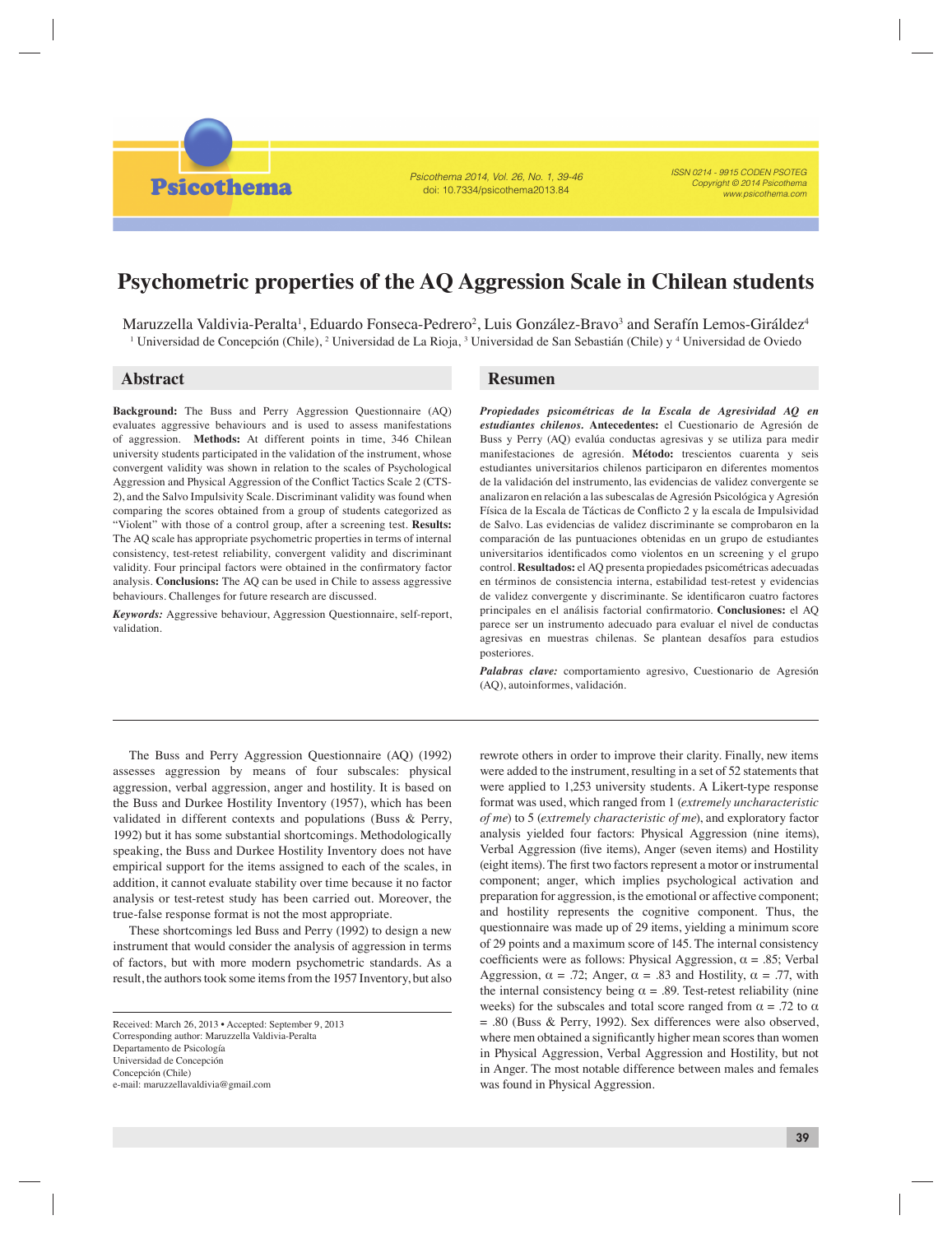To obtain evidence of criterion validity, the authors calculated correlations between the results of the different subscales, the total score and different personality traits. Strong correlations were found in the areas of emotionality, impulsivity, assertiveness and competitiveness. To assess construct validity, the authors asked the opinion of peers about the traits measured by the subscales and examined the correlations of the AQ results. The results were significant.

#### *Later adaptations and revisions*

The Buss and Perry (1992) AQ has been validated in different countries. In the Spanish context, Andreu, Peña and Graña (2002) validated the instrument with a sample of 15- to 25-year-olds, and Vigil-Colet, Lorenzo-Seva, Codorniu-Raga and Morales (2005) also validated it with a sample of 237 people, aged 16 to 84. Both confirmed that this instrument is appropriate for measuring physical and verbal aggression, anger and hostility. Similar results were reported by Porras, Salamero and Sender (2001-2002). Also noteworthy is an adaptation of the instrument that was tested on a group of pre-adolescents and adolescents, which confirmed the four-dimensional structure of the questionnaire (Santisteban, Alvarado, & Recio, 2007).

However, in southern Italy, in another validation test of 860 students whose mean age was 20.1 years, a change was found. By means of confirmatory factor analysis, the authors obtained three factors instead of four: the original factors of physical aggression and hostility, and a third factor called "inability to verbalize anger" (Sommantico, Osorio, Parello, De Rosa, & Donezzetti, 2008). In China, Maxwell (2007) reported that the four-factor structure (examined through confirmatory factor analysis) proposed by Buss and Perry fails in the Chinese context, even though after analyzing the 12-item brief version, the author found a good fit of the model to the data and adequate internal consistency. The same result was found in another validation in Turkey (Önen, 2009).

Nonetheless, Vigil-Colet et al. (2005) pointed out that the fourfactor structure has been reported in various translations of the original scale into Dutch, French, Japanese, Spanish, and Slovakian. However, these same authors propose a briefer version with only 20 items, which has proven a better fit in different cultures.

In Latin America, little research has been performed with the AQ. Among the research that has been done Castrillión, Ortiz and Vieco (2004) reported a five-factor structure in Colombia, whereas Reyna, Lello, Sanchez and Brussino (2011) reported two factors in an exploratory factor study of the AQ in Argentina, later refined in a 2- and 4-factor structure in confirmatory analysis. In this research context and given that the measurement qualities of the AQ with the Chilean population are unknown, the main objective of this work was to study the instrument's psychometric properties with a sample of Chilean university students. To this end, we analyzed its internal consistency and test-retest reliability and obtained some evidence of validity.

#### Method

#### *Participants*

We used three non-probabilistic samples based on accessibility. Participants were told about the objectives of the research and given an informed consent form. They were also given an e-mail address, which they could use to see their scores.

The first sample consisted of 239 students from eight different majors at the University of San Sebastián in Concepción (USS): 64.4% women (n = 154), 34.7% men (n = 36) and 0.8% (n = 2) who chose not to reveal their sex. The average age of participants was 21.25 years old, with a minimum age of 18 and a maximum age of 35. A set of instruments was administered to participants for criterion validity, and they were told they had to be in a stable, committed relationship in order to participate.

The second sample was made up of 56 psychology students from a different institution, the University of Concepción (UdeC). In this sample, there were 35 women (62.5%) and 21 men (37.5%), with the mean age being 22.1. These students were administered the AQ on two occasions, separated by 80 days.

The third sample consisted of a group of random patients who were seeking primary care for various pathologies in the Student Health Services at the University of Concepción (DISE-UDEC). These patients are participants in a research project called "Genotyping of t102c polymorphism of the 5-ht2a serotonin receptor and its association with aggressive behaviour in young university students", which is run by Liliana Lamperti and Denisse Pérez of the Biochemistry Department of the same university. The data from this project were used for determining discriminant validity.

These participants responded to a battery of tests, including the AQ and a screening test for violent behaviours. Of the 100 patients, 51 people (19 men and 32 women) from different majors at the university were defined as "violent" according to the screening. The mean age was 22.9 years old.

#### *Instruments*

The Aggression Questionnaire (AQ, Buss & Perry 1992). For this study, this instrument (described above) was applied in its Spanish adaptation (Andreu, Peña, & Graña, 2002), which has been revised by three expert judges who modified some items. This made the instrument easier to understand and more appropriate for the Chilean context. The version employed is shown in Table 1.

*Psychological Aggression and Physical Aggression Subscales of the Conflict Tactics Scale 2, revised version* (CTS-2, Straus, Hamby, Boney-McCoy, & Sugarman, 1996). The first version of this instrument consists of 8 items and refers to verbal and nonverbal acts aimed at denigrating others. The CTS-2 consists of 12 items and refers to the intentional use of physical force to cause harm to one's partner. There are eight Likert-type response options for these scales, which range from 0 (*this has never happened*) to 7 (*more than 20 times in the last six months*). With regard to internal consistency, the Psychological Aggression subscale obtained  $\alpha$ = .86 and the Physical Aggression subscale  $\alpha$  = .894. Adequate criterion validity is also reported.

*Impulsivity Scale* (Salvo, 2007). This instrument is based on the impulsive behaviours described in the DSM-IV (1997, as cited in Salvo, 2007), is self-administered and consists of seven items: wasteful behaviour, irresponsible driving, substance use, shoplifting, overeating, lack of control over anger, and impulsive suicidal and self-harm behaviours. Response to each item is on a Likerttype scale ranging from 1 to 5, corresponding to: never, almost never, sometimes, many times, and always. In effort to make the application conditions more flexible, the irresponsible driving item was modified and the suicidal behaviour item was excluded, leaving a total of six items for this study. A Cronbach's alpha coefficient of  $\alpha$  = .61 was reported in the study done by Salvo (2007).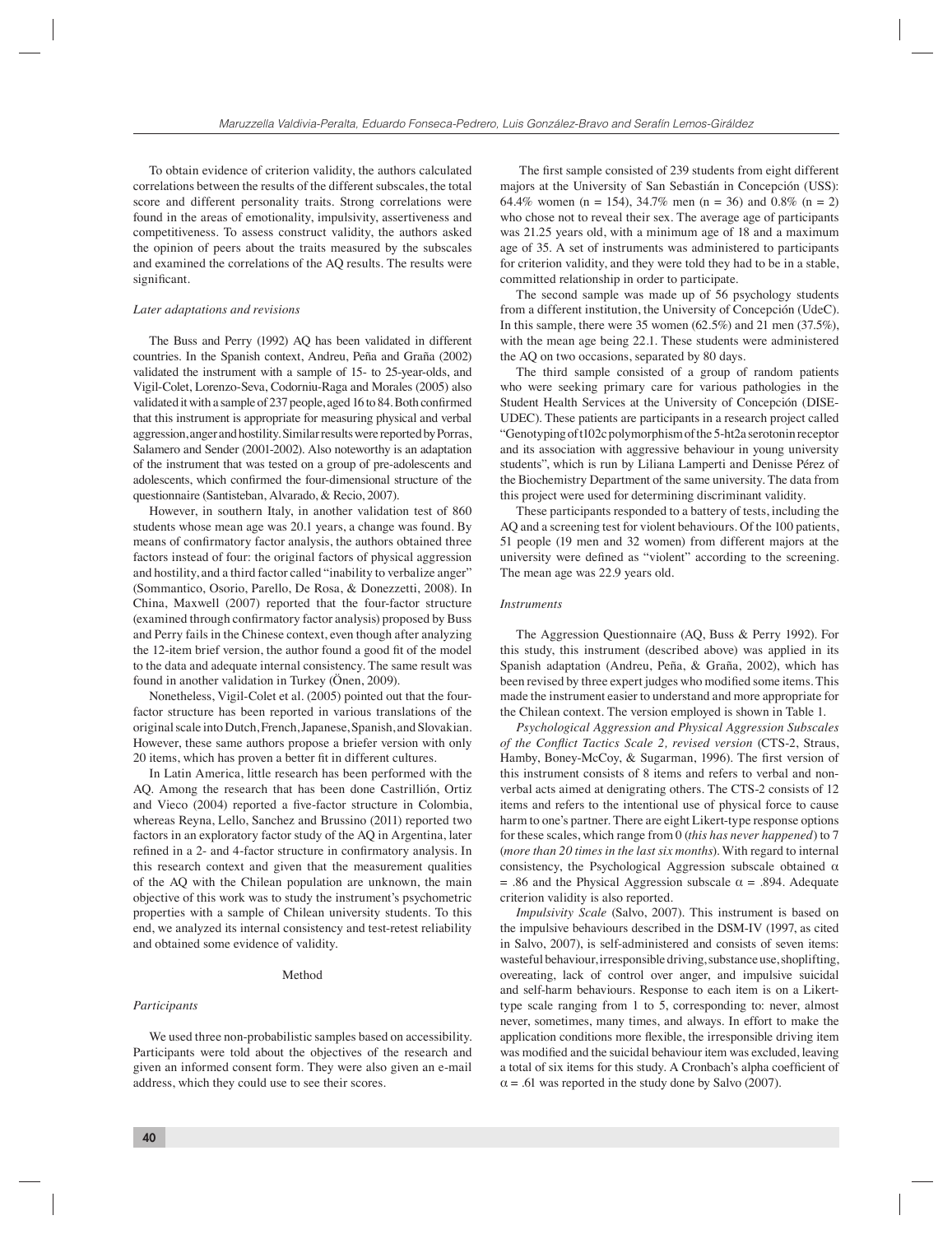| 1<br>2 | <b>AQ-29 Chilean form items</b>                                                                                                                                      | <b>Brief AQ</b><br>form items |
|--------|----------------------------------------------------------------------------------------------------------------------------------------------------------------------|-------------------------------|
|        |                                                                                                                                                                      |                               |
|        | De vez en cuando no puedo controlar el impulso de pegarle a otra persona<br>[Sometimes I can't control the impulse to hit another person]                            | ż                             |
|        | Cuando no estoy de acuerdo con mis amigos, discuto abiertamente con<br>ellos [When I don't agree with my friends, I argue openly with them]                          |                               |
| 3      | Me enojo rápidamente, pero se me pasa enseguida [I get annoyed<br>quickly, but I it doesn't last long]                                                               | ż.                            |
| 4      | A veces soy bastante envidioso [Sometimes I'm quite jealous]                                                                                                         | ź.                            |
| 5      | Si me provoca lo suficiente, puedo golpear a otra persona [If I'm<br>provoked enough, I may hit another person]                                                      |                               |
| 6      | A menudo no estoy de acuerdo con la gente [I often disagree with people]                                                                                             | ź.                            |
| 7      | Cuando estoy frustrado, muestro el enojo que tengo [When I'm<br>frustrated, I show my annoyance]                                                                     |                               |
| 8      | En ocasiones siento que la vida me ha tratado injustamente [Sometimes<br>I feel that life has treated me unfairly]                                                   |                               |
| 9      | Si alguien me golpea, le respondo golpeándole también [If someone hits<br>me. I hit him backl                                                                        | ź.                            |
| 10     | Cuando la gente me molesta, discuto con ellos [When people annoy me,<br>I argue with them]                                                                           |                               |
| 11     | A veces me siento tan enojado como si estuviera a punto de estallar<br>[Sometimes I get so annoyed that I feel I'm going to burst]                                   |                               |
| 12     | Parece que son siempre otros los que consiguen las oportunidades [It<br>always seems to be others who get chances in life]                                           |                               |
| 13     | Me suelo implicar en peleas algo más de lo normal [I get into fights more<br>often than people normally do]                                                          |                               |
| 14     | Cuando la gente no está de acuerdo conmigo, no puedo evitar discutir con<br>ellos [When people disagree with me, I can't avoid arguing with them]                    |                               |
| 15     | Soy una persona apacible [I'm a calm person]                                                                                                                         |                               |
| 16     | Me pregunto por qué algunas veces me siento tan resentido por algunas<br>cosas [I wonder why sometimes I feel so bitter about certain things]                        |                               |
| 17     | Si tengo que recurrir a la violencia para proteger mis derechos, lo hago<br>[If I have to resort to violence to defend my rights, I do it]                           |                               |
| 18     | Mis amigos dicen que discuto mucho [My friends say that I argue a lot]                                                                                               |                               |
| 19     | Algunos de mis amigos piensan que soy una persona impulsiva [Some of<br>my friends think I'm an impulsive person]                                                    |                               |
| 20     | Sé que mis "amigos" me critican a mis espaldas [I know that my<br>"friends" criticize me behind my back]                                                             |                               |
| 21     | Hay gente que me incita hasta el punto que llegamos a pegarnos [There<br>are people who provoke me to the point of fighting with them]                               |                               |
| 22     | Algunas veces pierdo los estribos sin razón [Sometimes I lose my temper<br>for no reason]                                                                            |                               |
| 23     | Desconfío de desconocidos demasiados amigables [I'm suspicious of<br>strangers who are too friendly]                                                                 |                               |
| 24     | No encuentro ninguna buena razón para pegarle a una persona [I can't<br>find any good reason to hit someone]                                                         |                               |
| 25     | Tengo dificultades para controlar mi genio [I have difficulty controlling<br>my temper]                                                                              |                               |
| 26     | Algunas ocasiones siento que la gente se está riendo de mí a mis espaldas<br>[Sometimes I feel that people are laughing at me behind my back]                        | ź.                            |
| 27     | He amenazado a gente que no conozco [I've threatened people I don't<br>know]                                                                                         | ź.                            |
| 28     | Cuando la gente se muestra especialmente amigable, me pregunto qué<br>querrán [When people come over as especially friendly, I ask myself<br>what they want from me] | \$                            |
| 29     | He llegado a estar tan furioso que rompía cosas [I've sometimes got so<br>angry that I've broken things]                                                             | 字                             |

*Socio-demographic Questionnaire.* A socio-demographic questionnaire was used for distinguishing participants in relation to sex, age, major and university.

Brief Violence Screening Scale was designed especially for this study by its principal author. This scale consists of four questions with yes/no response for assessing violent behaviour:

"In the last six months, have you tried to solve a problem with another person using violence?"

"In the last six months, have you pushed someone because you were annoyed?"

"In the last six months, have you used foul language with someone during an argument?"

"In the last six months, have you insulted someone in an argument?"

Once the database was constructed, participants who answered "yes" to at least three out of the four questions were categorized, for the purposes of this research, as "Violent" and the rest as "Not Violent".

### *Data analysis*

Internal consistency was calculated by Cronbach's alpha coefficient estimation for the AQ total and its factors. Global sex differences for AQ and its subscales were calculated by Student t-test for independent samples.

All tests were two-tailed and the level of significance was set at  $p$ <.01 or <.001. Pearson's correlation coefficients between the criterion test and the AQ total and subscales scores were determined to evaluate convergent validity.

Confirmatory factor analysis (CFA) was used to evaluate the factor structure of the scale. The suggested choice to analyze categorical data using a CFA consisted of obtaining the polychoric correlations matrix and then proceeding to estimate the model parameters using Mean- and Variance-adjusted Weighted Least Square (WLSMV). The above procedure allows obtaining a "robust" modification of the quality statistics of goodness of fit in the analyzed model, as well as appropriate estimates of the parameters and their standard errors (Finney & Di Stefano, 2006; Flora & Curran, 2004).

The goodness of fit of the models analyzed through CFA was made with the following goodness-of-fit indices: statistics: (a) Chi-square  $(\chi^2)$ , (b) Confirmatory Factor Index (CFI), (c) Tucker-Lewis Index (TLI), (d) Root Mean Square Error of Approximation (RMSEA) and its 90% confidence interval (CI). Proposed values of .95 or higher for TLI and CFI and a value of less than .08 for RMSEA confidence interval upper limit has been shown to be indicative criteria of a good fit for a model (Bentler, 2006; Byrne, 2012; Hu & Bentler, 1999; Kline, 2010). These last analyses were carried out using the Mplus 7.1 software (Muthén & Muthén, 1998-2011).

The general statistical analyses and those related to DIF analysis in relation between USS students and DISE patients were carried out with SPSS Version 17.0 (SPSS Inc., 2008), and with G\*Power version 3.1.5 (Faul, Erdfelder, Buchner, & Lang, 2009) for measuring the effect size *d*.

#### Results

#### *Confi rmatory factor analysis*

First, we proceeded to analyze the quality of fit of the model of four factors proposed by Buss and Perry (1992) to all items of the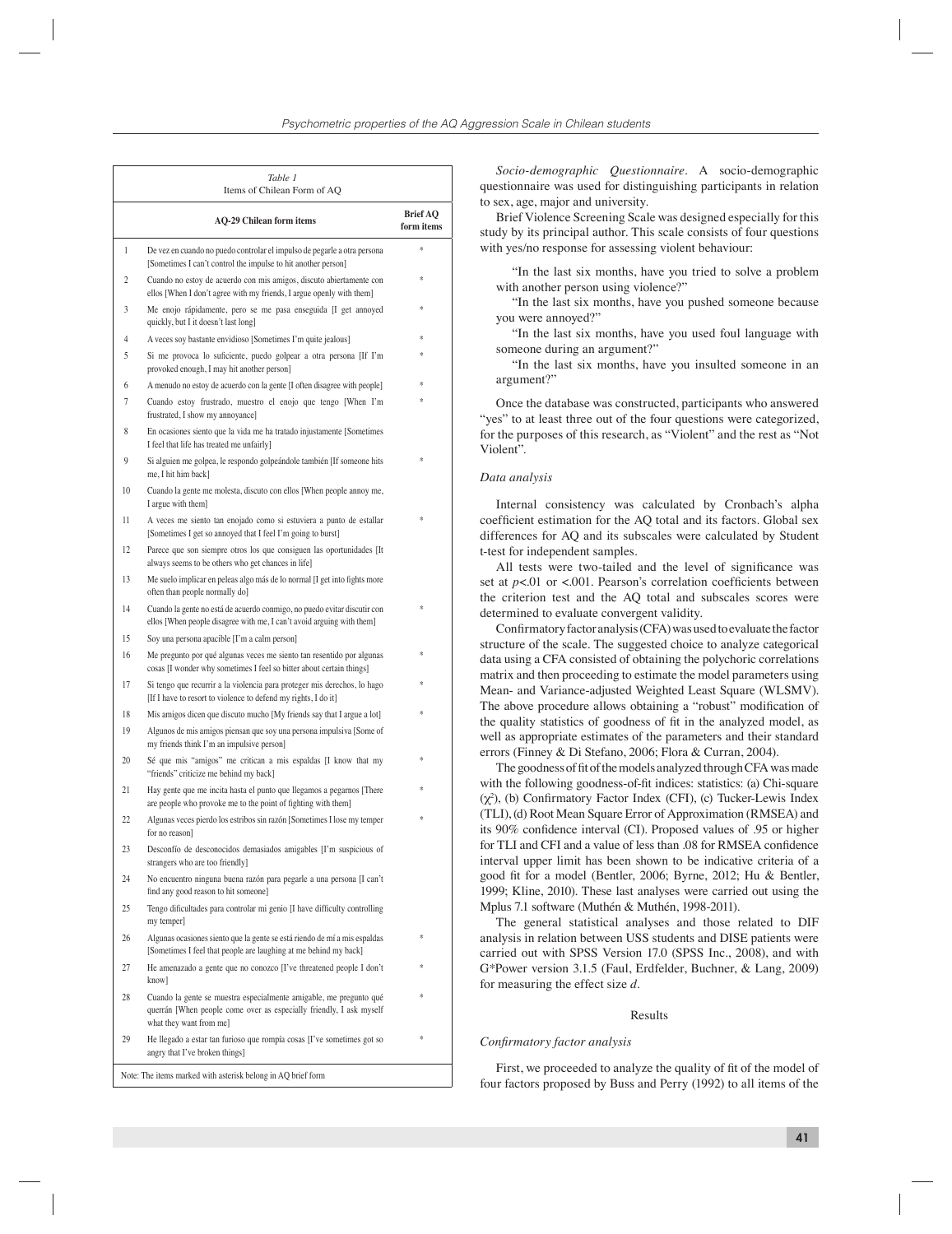scale (see Figure 1). Although the result obtained for the RMSEA index (.057) and its CI [0.050, 0.064] indicate an adequate fit of the model, the values of CFI (.91), TLI (.90) and  $\chi^2$  (659.07, *p*<.001) provide contradictory evidence for this result.

The quality fit of the reduced version of the scale was then analyzed (Vigil-Colet et al., 2005, see Figure 2). Results associated with the coefficient RMSEA  $(.057)$  and its CI  $[0.046, 0.067]$  were equivalent to those obtained for the full scale. However, the results of the IFC (.94) and FTA (.93) coefficients had values very close to the values considered indicative of a good fit.

It was decided, from the results obtained, to select the four factor model of the reduced scale as the model that best fits the data analyzed in comparative terms.

All factorials loads were statistically significant  $(p<.001)$ , as well as the six correlations between the factors (*p*<.001). Figure 3 shows the parameters associated with the selected model.

A differential item functioning analysis according to gender was then performed. Considering the sample size of this study, a MIMIC model was used as a DIF analysis approximation. For this purpose, a new model was specified in which the gender variable effect was loosely estimated (0: Male and 1: Female) on each of the four factors; at the same time, the effect of this variable on each of the items of the reduced scale was specified at 0. The existence of evidence of a DIF associated with gender was determined by the analysis of the values of the Modification Indices associated with every item.

The results of this analysis indicated that there is only one DIF effect associated with gender. This effect is associated with Item

1. The MIMIC model was estimated again, this time releasing the gender effect estimation on Item 1. A coefficient of .68 ( $p$ <.001) was obtained, which allows for the conclusion that women have a greater tendency to agree with the item "From time to time I can't control the impulse to hit someone else" compared to men. The results of the fit quality of this model were:  $RMSEA = 0.053$ , 95% CI [0.042, 0.063], CFI = (.94), TLI = (.94) and  $\chi^2$  = 296.58, *p*<.001.

Finally, the results of the previous model in terms of differences between the means in men and women for each factor were analyzed. These findings indicated that women had lower average in both the Physical Aggression factor (difference between means: - 0.81, *p*<.001) and in the Verbal Aggression factor (difference between means: - 0.40, *p*<.05), and these are the unique statistically significant differences.

# *Analysis of internal consistency and temporal stability of the scores*

Total internal consistency of the total AQ was adequate, yielding a Cronbach's alpha of  $\alpha = .89$ . Analysis of the internal consistency of the items making up the Physical Aggression factor revealed  $\alpha = .80$ ; in the case of Verbal Aggression,  $\alpha = .66$ ; in Anger  $\alpha$  = .60; and Hostility  $\alpha$  = .61.

The temporal stability of the instrument was measured through its administration at two different points in time. A 80-day interval was used on the sample of 56 third-year psychology students at University of Concepción, obtaining a Pearson product-moment



*Figure 1. Hypothesized structural equation model for AQ-29 version (Buss & Perry, 1992)*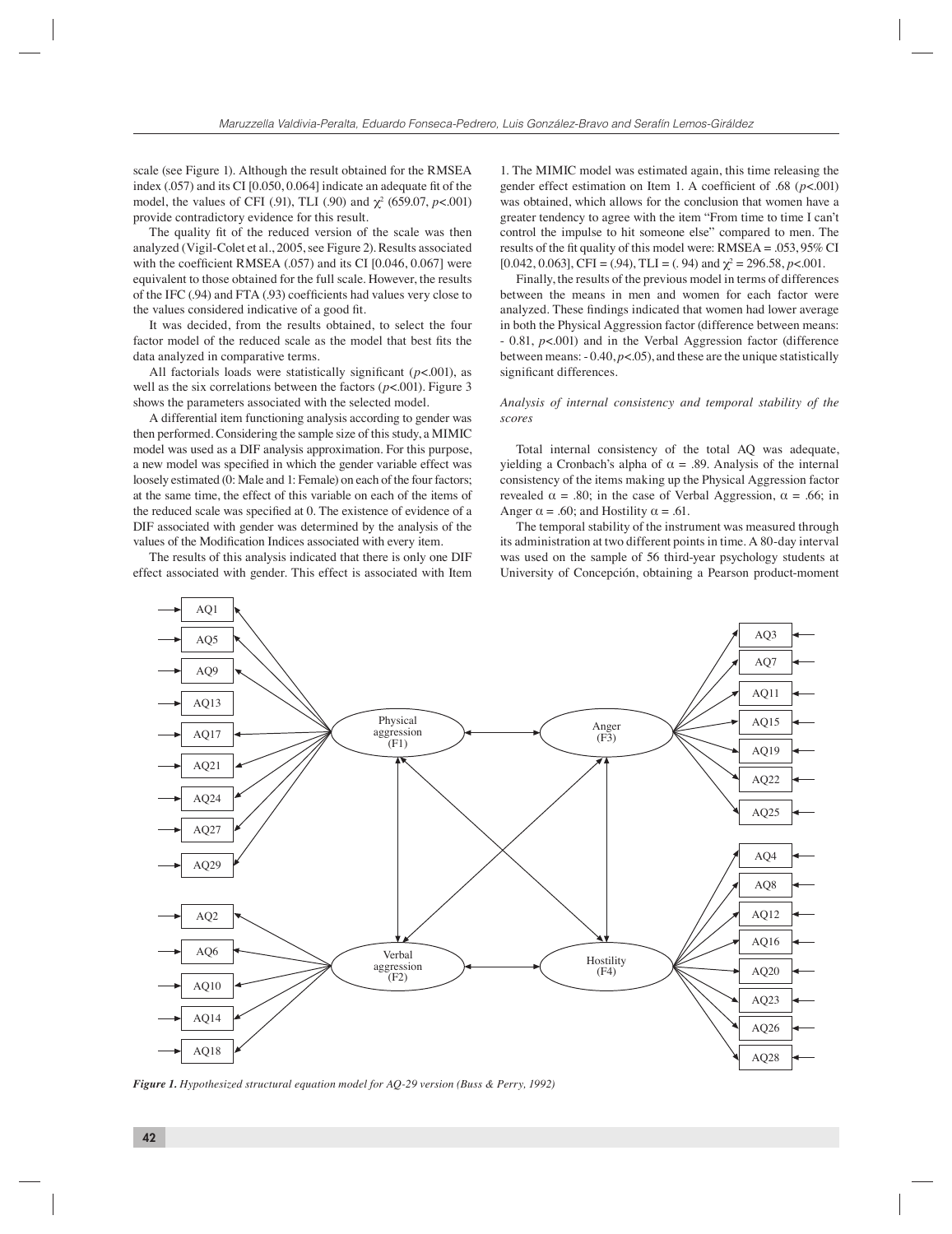

*Figure 2. Hypothesized structural equation model for brief form of AQ (Vigil-Colet et al., 2005)*



*Figure 3. Results of the CFA for the brief form of AQ (Vigil-Colet et al., 2005)*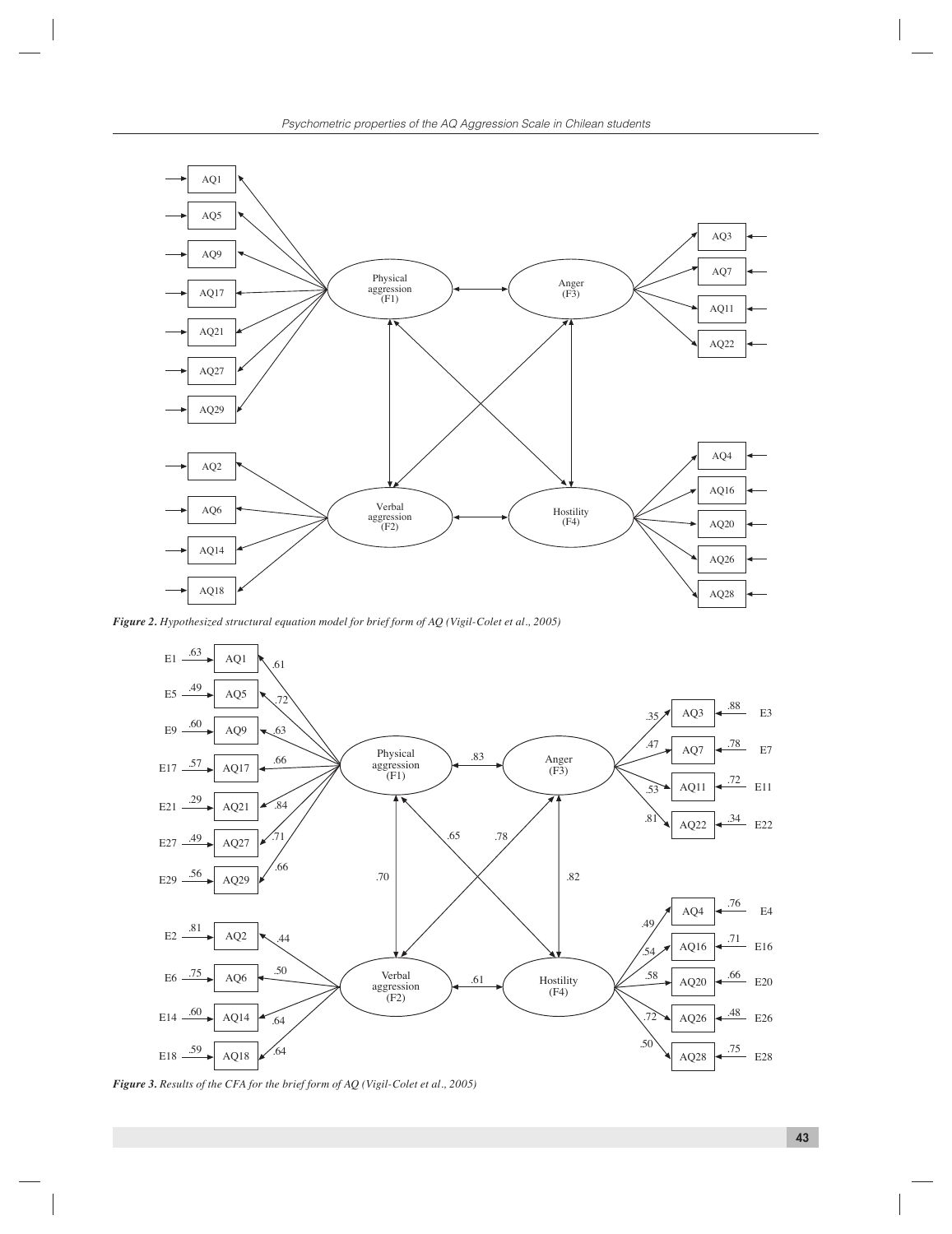correlation coefficient of  $r(56) = .89$ ,  $p < .01$ , which indicates high temporal stability of AQ.

#### *Evidence of validity of the scores*

To assess the validity evidence in relation to external variables of the Chilean version of the AQ-29 and its brief form, we calculated Pearson correlations between the scores obtained on that scale and the Psychological Aggression and Physical Aggression Subscales of the CTS-2, and between its scores and those obtained on the Salvo Impulsivity Scale. The relation between the Aggression variables, assessed through the AQ-29, and Psychological Aggression (CTS) yielded an  $r(218) = .347$ ,  $p < .01$ . The relation between the Aggression variables (AQ-29) and Physical Aggression (CTS) yielded an *r*(215)  $= .271$ ,  $p < .01$ , and the relation between the Aggression variable (AQ-29) and Impulsivity yields a  $r(222) = .460$ ,  $p<.01$  (for these and AQ-20 version, see Table 2).

To find evidence of discriminant validity, we compared the mean scores of the total USS sample with the scores of the sub-sample of 51 individuals categorized as "Violent" from the total sample of students involved in the project run at DISE-UDEC. The mean score for the USS sample was 66.97 points, while the score of the DISE-UDEC participants was 89.86 points. The Student *t*-test for independent samples yielded a value of  $t = -7.66$ ,  $p < .001$ ,  $d = 1.35$ , indicating that the two types of samples differ from one another, and that the AQ-29 presents evidence of discriminant validity. The value of the effect size indicates a large effect between the means of the two groups.

It is important to indicate that, in relation to gender, the Student *t*-test for independent samples yielded a value of *t* = 2.232, *p*<.001, indicating that males  $(M = 69.9)$  obtain higher scores than females  $(M = 65, 4)$ .

#### *Differential Item Functioning (DIF) by group*

The DIF analysis in relation to the two groups, the USS students and the DISE patients, revealed the presence of non-

| Table 2<br>Correlations between the CTS Psychological Aggression and Physical<br>Aggression subscales, Impulsivity Scale and the AQ (total, brief form and |                                                                                                                                                                                                                                                                             |          |             |          |          |          |          |          |   |  |  |  |
|------------------------------------------------------------------------------------------------------------------------------------------------------------|-----------------------------------------------------------------------------------------------------------------------------------------------------------------------------------------------------------------------------------------------------------------------------|----------|-------------|----------|----------|----------|----------|----------|---|--|--|--|
| subscales) scores                                                                                                                                          |                                                                                                                                                                                                                                                                             |          |             |          |          |          |          |          |   |  |  |  |
|                                                                                                                                                            | a                                                                                                                                                                                                                                                                           | b        | $\mathbf c$ | d        | e        | f        | g        | h        | i |  |  |  |
| a                                                                                                                                                          | 1                                                                                                                                                                                                                                                                           |          |             |          |          |          |          |          |   |  |  |  |
| h                                                                                                                                                          | .498**                                                                                                                                                                                                                                                                      | 1        |             |          |          |          |          |          |   |  |  |  |
| $\mathbf c$                                                                                                                                                | $.507**$                                                                                                                                                                                                                                                                    | .489**   | 1           |          |          |          |          |          |   |  |  |  |
| d                                                                                                                                                          | $.436**$                                                                                                                                                                                                                                                                    | $.336**$ | $.460**$    | 1        |          |          |          |          |   |  |  |  |
| e                                                                                                                                                          | $.862**$                                                                                                                                                                                                                                                                    | .733**   | $.767**$    | $.713**$ | 1        |          |          |          |   |  |  |  |
| f                                                                                                                                                          | $.811**$                                                                                                                                                                                                                                                                    | $.721**$ | $.771**$    | $.731**$ | $.977**$ | 1        |          |          |   |  |  |  |
| g                                                                                                                                                          | $430**$                                                                                                                                                                                                                                                                     | $.362**$ | 353**       | $.207**$ | $.454**$ | $.460**$ | 1        |          |   |  |  |  |
| h                                                                                                                                                          | $.321**$                                                                                                                                                                                                                                                                    | $.241**$ | $.247**$    | $.225**$ | $.351**$ | $.347**$ | $.376**$ | 1        |   |  |  |  |
| i                                                                                                                                                          | $.271**$                                                                                                                                                                                                                                                                    | .036     | .106        | $.228**$ | $.246**$ | $.271**$ | .238**   | $.659**$ | 1 |  |  |  |
|                                                                                                                                                            | a: AQ Physical Aggression; b: AQ Verbal Aggression; c: AQ Anger; d: AQ Hostility; e:<br>AQ 20 (short version); f: AQ-29; g: Impulsivity; h: CTS-2 Psychological Aggression; i:<br>Physical Aggression<br>** All the correlations were statistically significant $(p<.01)$ . |          |             |          |          |          |          |          |   |  |  |  |

uniform DIF (Gómez & Hidalgo, 1997) in two items (4 and 26). These two items yielded Lui-Agresti z values of -3.21 and -2.24, while the Cox's standardized non-centrality parameter obtained values of -2.74 and -2.07, respectively. This is consistent with the value obtained in the differential functioning test, which yielded a Τ*<sup>2</sup>*value of .086, which is considered to indicate a moderate DTF (Croudace & Brown, 2012).

#### Discussion

The aim of this study was to explore the measurement properties of the AQ-29 with a sample of Chilean university students. The results indicate good psychometric qualities and high internal consistency among the scores, consistent with the results obtained in the original study (Buss & Perry, 1992) and corroborated in other previous research (Andreu et al., 2002; García-León et al., 2002; Morren & Meesters, 2002; Prochazka & Agren, 2001; Reyna et al., 2011; Santisteban & Alvarado, 2009; Sommantico et al., 2008).

The four factors that emerge after the factor analysis presented an adequate internal reliability. A high level of temporal stability was also seen, which is in accordance with the findings of the original study (Buss & Perry, 1992). Confirmatory factor analysis supported a structure of four factors that are consistent with those proposed by the original authors, but considering the short version of twenty items proposed by Vigil-Colet et al. (2005).

Several studies have verified this four factor structure, such as Gallardo-Pujol, Kramp, García-Forero, Pérez-Ramírez, and Andrés-Pueyo (2006), García-León et al. (2002), Santisteban and Alvarado (2009), and even in Latin America, Chahín-Pinzón, Lorenzo-Seva, and Vigil-Colet (2012). It is interesting that the Santiesteban and Alvarado (2009) research includes young people of up to 17 years old in the sample. Four factors were found by Chahín-Pinzón et al. (2012) in their study with adolescents (up to 16 years old) as well as by García-León et al (2002) who examined university students (Study 1, ages between 17 and 24 years old). In fact, even though the Argentinean version only found two factors (Reyna et al., 2011), the best fit for the model was obtained for the four-factor reduced version and was obtained in adolescents between 12 and 19 years. This last study has similarities with the structure found in this study.

Regardless, it is always important to be clear, as pointed out by Reyna et al. (2011) that "not all studies have used the same extraction and rotation methods, consequently comparisons should be taken with caution" (p. 34).

The evidence of convergent validity in relation to other external variables reveals, first of all, the difficulties of finding criterion tests with antecedents of reliability or validity in the Chilean context. This was the main reason that we decided to work with the CTS-2, which assesses different forms of aggression in romantic relationships, which is why the factor of "being in a stable relationship" was a condition to participate in the study. A similar situation occurs with the Impulsivity Scale which reports a reliability lower than commonly accepted. This aspect could be considered a limitation of this research.

However, in spite of these problems, the results obtained indicate a correlation between the physical aggression, psychological aggression and impulsivity scales. This correlation shows that in Chilean culture this questionnaire measures what it sets out to measure. It is also relevant to consider that when we compared the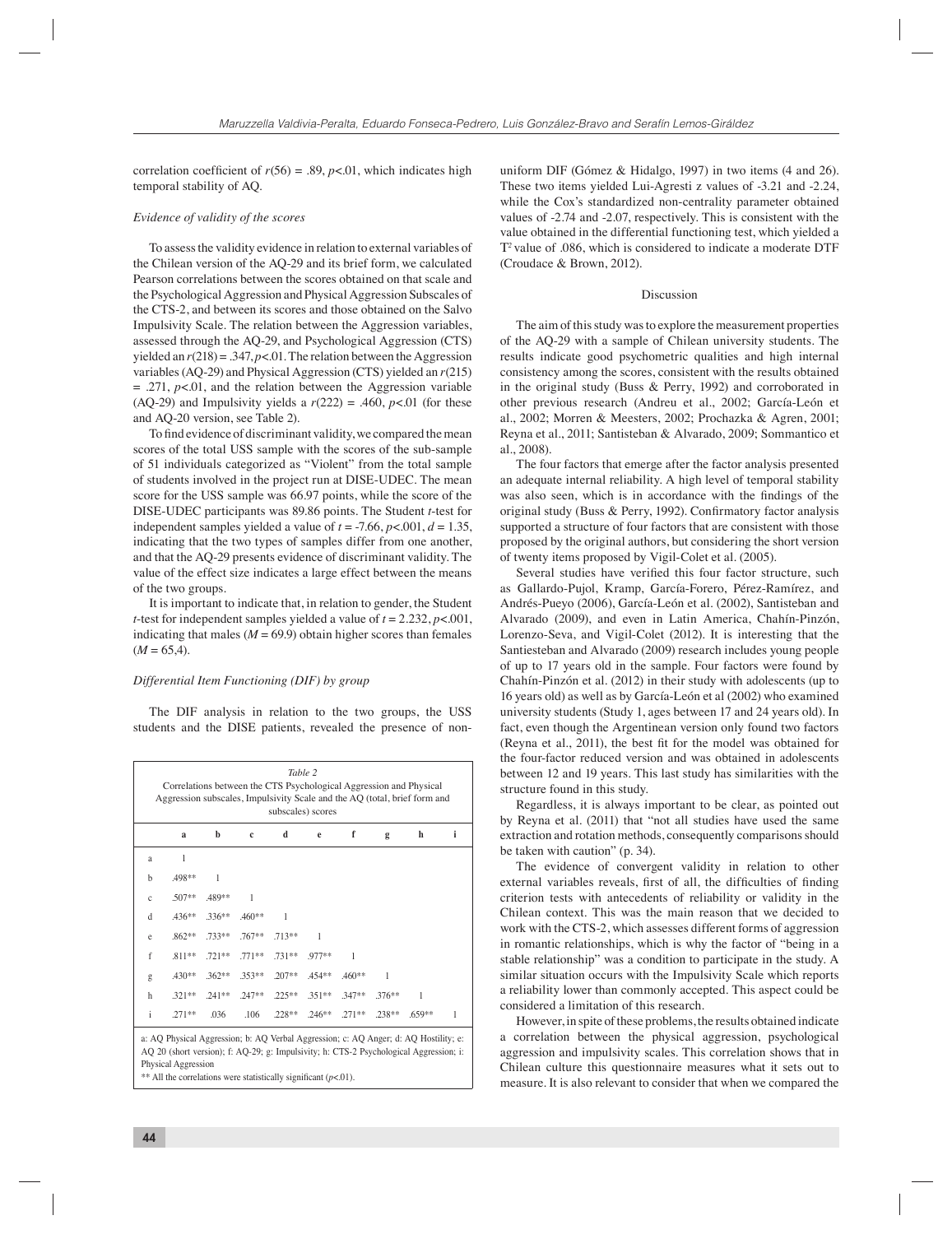results of the scale—in groups of students defined as aggressive with those of the complete group of students—, we observed significant differences. This shows that aggressive young people score higher on this scale, and that, therefore, it discriminates aggressive behaviour.

As mentioned earlier, the internal consistency of the instrument was high. In relation to the findings obtained, it should be stressed that the items making up the final  $AO-29$  scale were comprehensible for the students who participated in the study, at both universities and in all the majors considered.

In relation to this point, it should be highlighted that while this preliminary study confirms the appropriateness of the AQ-29 Scale, in global terms, the proposal for a brief version of twenty items is in accordance with the suggestions of previous studies. This shorter version is consistent with the instrument proposed

by Maxwell (2007) in China, which consists of a twelve-item scale, or the brief 20-item scale suggested by Vigil-Colet et al (2005).

The fact that just two items with differential functioning were found between the groups and the moderate DTF indicates, in the authors' opinion, that excluding the screening criterion for violent participant selection, the two groups were similar to one another, in that they were made up of university students without psychiatric pathology.

In sum, considering the number of people to whom the instrument was applied and the diversity of their majors, it is reasonable to assert that the results are generalizable to the young Chilean population. It would be interesting in future studies to be able to make comparisons between the study population and other populations in Chile.

#### References

- Andreu, J.M., Peña, M.E., & Graña, J.L. (2002). Adaptación psicométrica de la versión española del Cuestionario de Agresión [Psychometric adaptation of the spanish version of the Aggression Questionnaire]. *Psicothema, 14*, 476-482.
- Bentler, P. (2006). *EQS 6. Structural equations program manual.* Encino, CA: Multivariate Software, Inc.
- Buss, A.H., & Perry, M. (1992). The aggression questionnaire. *Journal of Personality and Social Psychology, 63*, 452-459.
- Buss, A.H., & Durkee, A. (1957). An inventory for assessing different kinds of hostility. *Journal of Consulting and Clinical Psychology, 21*, 343-349.
- Byrne, B. (2012). *Structural equation modeling with Mplus.* New York, NY: Routledge.
- Castrillón, D., Ortiz, P., & Vieco, F. (2004). Cualidades paramétricas del Cuestionario de Agresión (AQ) de Buss y Perry en estudiantes universitarios de la ciudad de Medellín (Colombia) [Parametric qualities of Aggression Questionnaire (AQ) Buss and Perry in college students in the city of Medellin (Colombia)]. *Revista Facultad Nacional de Salud Pública, 22*(2), 49-61.
- Chahín-Pinzón, N., Lorenzo-Seva, U., & Vigil-Colet, A. (2012). Características psicométricas de la adaptación colombiana del Cuestionario de Agresividad de Buss y Perry en una muestra de preadolescentes y adolescentes de Bucaramanga [Psychometric characteristic of colombian adaptation of Aggression Questionnaire Buss and Perry in a preadolescent and adolescent sample of Bucaramanga]. *Universitas Psychologica*, *11,* 979-988.
- Croudace, T., & Brown, A. (2012). Measurement invariance and differential item functioning. Short course in applied psychometrics- peterhouse college, 10-12 January 2012. Available in http://www.psychometrics. cam.ac.uk/uploads/documents/ESRC\_RDI\_January\_2012/DIF%20 workshop%202012%20FINALx.pdf.
- Faul, F., Erdfelder, E., Buchner, A., & Lang, A.G. (2009). Statistical power analyses using G\*Power 3.1: Tests for correlation and regression analyses. *Behavior Research Methods, 41,* 1149-1160.
- Finney, S., & DiStefano, C. (2006). Non normal and categorical data in structural equation modeling. In G. Hancock & R. Mueller (Eds.), *Structural equation modeling. A second course* (pp. 269-314). Greenwich, Ct: Information Age Publishing.
- Flora, D.B., & Curran, P.J. (2004). An empirical evaluation of alternative methods of estimation for confirmatory factor analysis with ordinal data. *Psychological Methods*, *9,* 466-491.
- Gallardo-Pujol, D., Kramp, U., García-Forero, C., Pérez-Ramírez, M., & Andrés-Pueyo, A. (2006). Assessing violence quickly and efficiently: The spanish adaptation of Aggression Questionnaire-refined version. *European Psychiatry*, *7,* 487-494.
- García-León, A., Reyes, G.A., Vila, J., Pérez, N., Robles, H., & Ramos, M.M. (2002). The aggression questionnaire: A validation study in student samples. *The Spanish Journal of Psychology*, *5,* 45-53.
- Gómez, J., & Hidalgo, M. (1997). Evaluación del funcionamiento diferencial en ítems dicotómicos: una revisión metodológica [Performance evaluation of differential dichotomous items: A methodological review]. *Anuario de Psicología, 74*, 3-32.
- Hu, L., & Bentler, P. (1999). Cutoff criteria for fit indexes in covariance structure analysis: Concentional criteria versus new alternatives. *Structural Equation Modeling*, *6,* 1-55.
- Kline, R.B. (2010). *Principles and practice of structural equation modeling* (3th ed.). New York, NY: Guilford.
- Maxwell, J. (2007). Development and preliminary validation of a Chinese version of the Buss-Perry Aggression Questionnaire in a population of Hong Kong Chinese*. Journal of Personality Assessment, 88*(3), 284- 294.
- Morren, M., & Meesters, C. (2002). Validation of the Dutch version of the Aggression Questionnaire in adolescent male offenders. *Aggressive Behavior, 28*, 87-96.
- Muthén, L.K., & Muthén, B.O. (1998-2011). *Mplus User's Guide* (6th ed.) Los Angeles, CA: Muthén & Muthén.
- Önen, E. (2009). Investigation the psychometric properties of Aggression Questionnaire for Turkish adolescents. *Turkish Psychological Counseling and Guidance Journal, 4*(32), 75-84.
- Porras, S., Salamero, M., & Sender, R. (2001-2002). Adaptación española del Buss-Perry Aggression Questionnaire [Spanish adaptation of the Buss-Perry Aggression Questionnaire]. *Cuadernos de Medicina Psicosomática y Psiquiatría de Enlace, 60/61*, 7-12.
- Prochaska, H., & Ågren, H. (2001). Aggression in the general Swedish population, measured with a new self-rating inventory: The Aggression Questionnaire-revised Swedish version (AQ-RSV). *Nordic Journal of Psychiatry, 55*(18), 17-23.
- Reyna, C., Lello, M.G., Sánchez, A., & Brussino, S. (2011). The Buss-Perry Aggression Questionnaire: Construct validity and gender invariance among Argentinean adolescents. *International Journal of Psychological Research, 4*(2), 30-37.
- Salvo, L. (2007). *Factores psicológicos, familiares y sociales y su relación con suicidalidad en adolescentes de enseñanza media de la Comuna de Chillán [Psychological, Family and Social Factors and their relation to suicidality in adolescents attending high school of Chillán].* Unpublished master's thesis, Universidad del Desarrollo, Concepción, Chile.
- Santisteban, C., & Alvarado, J.M. (2009). The Aggression Questionnaire for Spanish preadolescents and adolescents: PA-AR. *The Spanish Journal of Psychology, 12*, 320-326.
- Santisteban, C., Alvarado, J.M., & Recio, P. (2007). Evaluation of a Spanish version of the Buss and Perry aggression questionnaire: Some personal and situational factors related to the aggression scores of young subjects. *Personality and Individual Differences, 42,* 1453- 1465.